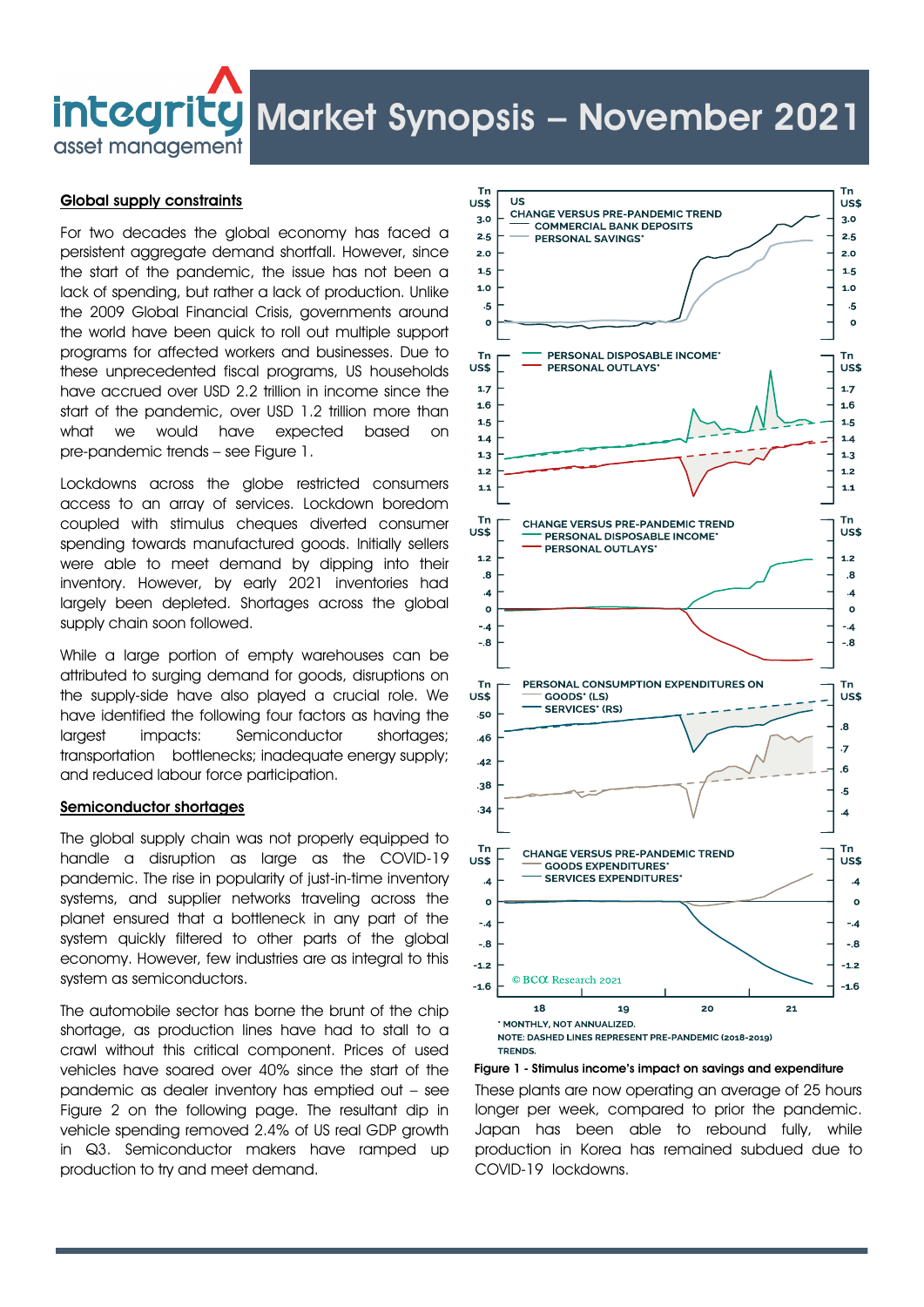

Figure 2 – Used and new vehicle price inflation

However, increasing vaccination rates in both regions imply further improvement. The onset of Omicron might hinder the momentum of the mentioned supply chain normalisation. Comments from management of semiconductor and automotive companies have suggested that chip shortages will ease over the coming months, allowing for increased vehicle production. Unfortunately, the overall chip market is unlikely to be back to normal until 2023.

#### Transportation bottlenecks

While lightweight expensive products like electronics are normally transported by air, the majority of the world's items are shipped by sea. Congestion in ports, a lack of warehouse space, and even insufficient truck chassis have all contributed to bottlenecks. Similar to the semiconductor issue, the world is most likely past the worst points of the shipping crisis – see Figure 3. The Drewry's composite World Container Index has fallen some 11% from its peak, but is still over 400% higher than its mid-2020 levels. The number of container ships in line to unload cargo remains near all-time highs, but this congestion is expected to abate over the next few months.

Throughput in ports does follow a cyclical pattern, declining in late September and remaining subdued until February. Even at the current level of congestion, it should return to normal by mid-2022. Looking past the next few months, shipping costs will face further downward pressure as the number of new container ships on order has risen to a 10-year high.



## Figure 3 – Cost of shipping

#### Inadequate energy supplies

After an explosion in price since the start of 2021, energy prices are finally falling back to more normalised levels. Since their October peak brent oil and natural gas have fallen 14% and 18% respectively. However coal has seen the most dramatic move, falling over 43% – see Figure 4 on the following page.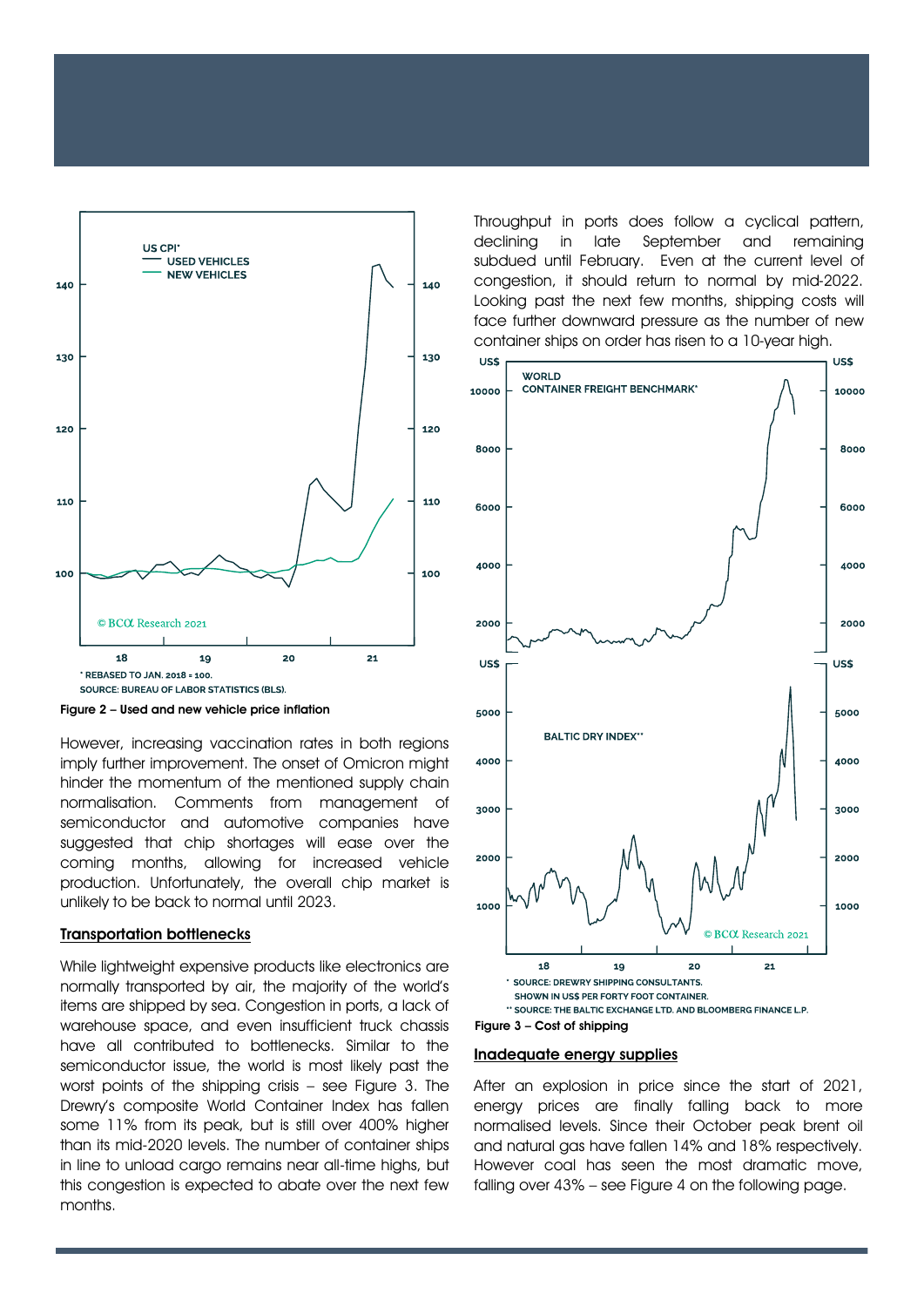Years of underinvestment into energy production has led to tight supply conditions in the global energy sector. With little spare capacity, the energy market has become far more vulnerable to shocks. Unfortunately for Europe, the past year was a perfect storm: A particularly cold spring across the Northern Hemisphere resulted in natural gas supplies depleting; lower than average speed winds decreased European wind farm output; and the dispute over the Nord Stream 2 pipeline further reduced overall supply. This pipeline has become increasingly popular with German voters over the past 4 years, meaning it is becoming more likely to be approved. China, who has been investing massive amounts into nuclear energy, has restarted 170 coal mines and may have to restart importing Australian coal to manage their own electricity crisis. While this shift may only be short term, these countries have increasingly moved away from renewable energy and more to cheaper alternatives such as coal and natural gas.

### Reduced labour force participation

Despite an incredibly rapid economic recovery, the US employment rate remains over 5 million below the pre-pandemic peak. Recent surveys from businesses would seem to contradict this however as a record 51% of small businesses have indicated they are experiencing difficulty in finding and retaining qualified employees. Both the quitting rate and job opening rates are far higher than their pre-pandemic levels – see Figure 5 on the following page.

The increased level of unemployment is the result of two major factors. Firstly, over 1.3 million more workers than demographic trends predicted retired since the pandemic began. Secondly, there are far more young people that have been unwilling to re-enter the work-force. The exact reason for this hesitancy is up for debate, but the expiration of enhanced benefits should encourage more of these individuals to get back into the job market.

According to recent surveys there are still over 2.5 million people that are not returning to work due to Covid-19 related concerns. Even though it may encourage the previous group to return to work, vaccine mandates may exacerbate the issue. According to the *Census Household Pulse Survey* roughly 8 million of the 100 million US workers that are subject to the vaccine attest that they will refuse the jab. Many have argued that the hesitance is due to how the pandemic changed people's perspectives on work/life balance.

Work related burnout, the reluctance to restart the daily commute to an office, and the desire for more family time have all contributed to what people are referring to as "The Great Resignation". Ultimately, wages may be the deciding factor. When the labour market tightened in the late 90s, accelerated wage growth attracted many people, especially less skilled workers, back into the labour force. With wage growth recently escalating at the lower end of the income distribution, many low-skill workers may start to seek employment.



Figure 4 – Energy input prices